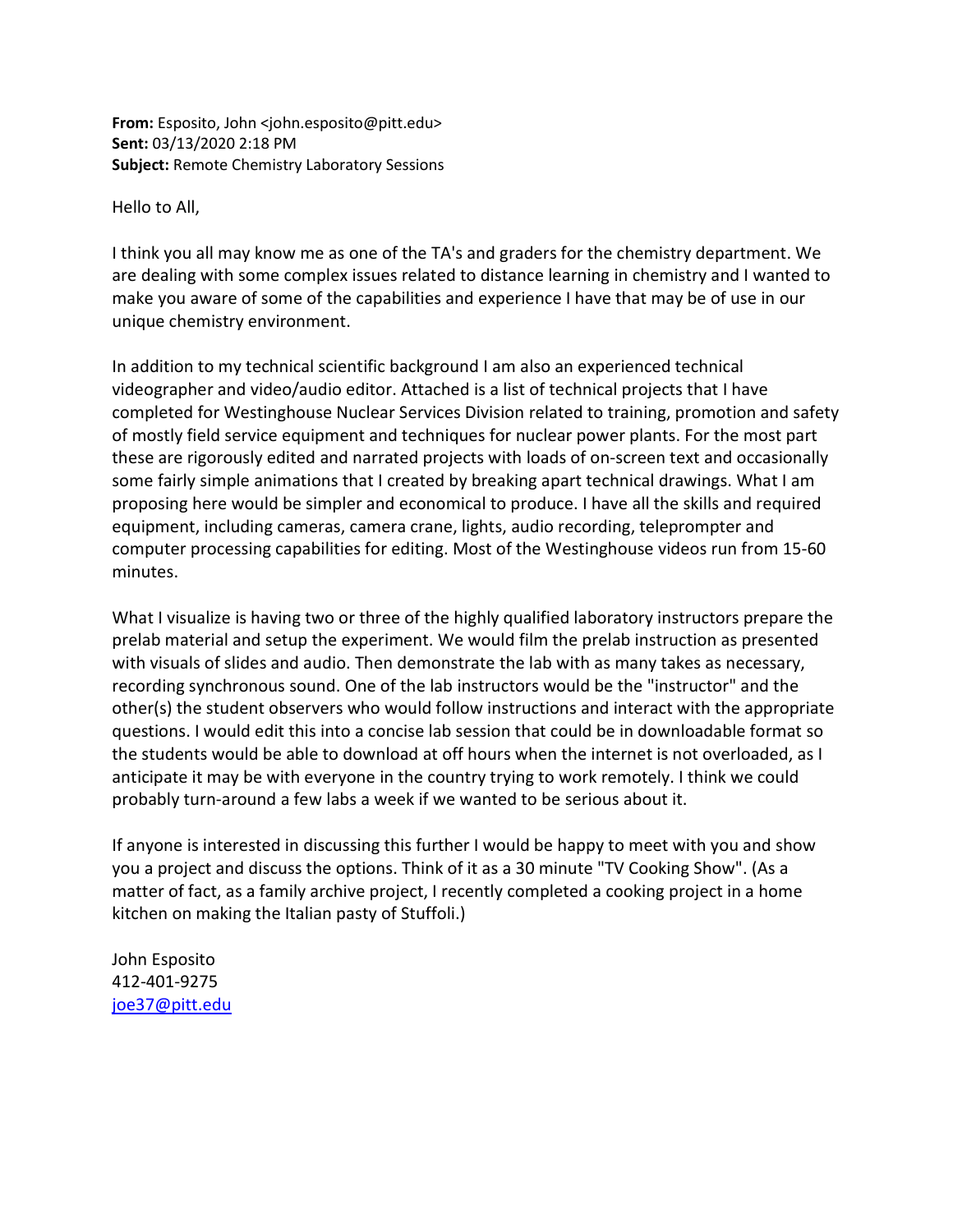## [j](mailto:j.esposito@verizon.net;%20412-401-9275).esposito@verizon.net; 412-401-9275 Summary of InnoVision MultiMedia Projects with Westinghouse 10/1/2018 John Esposito - InnoVision MultiMedia

| Number | <b>Project Title</b>                                      | <b>Fiscal Year</b> | <b>General Purpose</b>  |
|--------|-----------------------------------------------------------|--------------------|-------------------------|
| 1      | Westinghouse Wolf Creek Evaluation                        | 2001               | <b>Field Evaluation</b> |
| 2      | RRTN Tooling Systen Checkout and Turnaround               | 2001               | Pre-Job Briefing        |
| 3      | <b>Westinghouse Safety Video</b>                          | 2001               | Human Performance       |
| 4      | <b>CRDS Pre-job Briefing</b>                              | 2001               | Pre-Job Briefing        |
| 5      | RV Stud Tensioning/Detensioning                           | 2002               | Pre-Job Briefing        |
| 6      | <b>Biach Electric Stud Drive Tool</b>                     | 2002               | Pre-Job Briefing        |
| 7      | Portable In-Mast Sipping                                  | 2002               | Pre-Job Briefing        |
| 8      | Thimble Expansion                                         | 2002               | Pre-Job Briefing        |
| 9      | Telescope In-Mast Sipping                                 | 2002               | Pre-Job Briefing        |
| 10     | Vogtle 1 UEC comparison                                   | 2002               | <b>Field Evaluation</b> |
| 11     | Thimble Expansion                                         | 2002               | Pre-Job Briefing        |
| 12     | Underwater Flange Cleaner Turnaround                      | 2002               | Pre-Job Briefing        |
| 13     | Robinson Cleaning Comparison                              | 2002               | <b>Field Evaluation</b> |
| 14     | WesDyne Robot Promo                                       | 2003               | Promotional             |
| 15     | Three Way Communication                                   | 2003               | Human Performance       |
| 16     | Swagelok Seal Table                                       | 2003               | Pre-Job Briefing        |
| 17     | Power Point Option for WesDyne                            | 2003               | Marketing               |
| 18     | Additional photos and CD                                  | 2003               | Still Photography       |
| 19     | <b>Fuel Transfer Sysem Operation</b>                      | 2003               | Pre-Job Briefing        |
| 20     | Wesdyne Marketing CD photo/video                          | 2003               | Marketing               |
| 21     | Thimble Plug Handling Tool                                | 2003               | Pre-Job Briefing        |
| 22     | RCCA Change Tool                                          | 2003               | Pre-Job Briefing        |
| 23     | Burnable Poison Rod Assembly Tool                         | 2003               | Pre-Job Briefing        |
| 24     | Automated Fuel Inspection System                          | 2003               | Pre-Job Briefing        |
| 25     | Flux Thimble Cleaning Equipment Turnaround                | 2004               | Pre-Job Briefing        |
| 26     | SureTrac Pre-Job Brief                                    | 2004               | Pre-Job Briefing        |
| 27     | Underwater Cutting FT Removal TA                          | 2004               | Pre-Job Briefing        |
| 28     | <b>WABA</b> Insertion                                     | 2004               | Pre-Job Briefing        |
| 29     | In Mast Sipping Computer Upgrade                          | 2004               | Maintenance             |
| 30     | Diablo Canyon Chem Cln Eval                               | 2004               | <b>Field Evaluation</b> |
| 31     | Seal Table Disassembly                                    | 2004               | Pre-Job Briefing        |
| 32     | Repositioning                                             | 2004               | Pre-Job Briefing        |
| 33     | Assembly/Disassembly Canopyless CETNA                     | 2004               | Pre-Job Briefing        |
| 34     | Assembly/Disassembly Version 3 CETNA                      | 2004               | Pre-Job Briefing        |
| 35     | Phased Array Dovetail Scanner                             | 2004               | Pre-Job Briefing        |
| 36     | <b>CETNA Conversion</b>                                   | 2005               | Pre-Job Briefing        |
| 37     | ROS Camera/Light Field Maintenance                        | 2005               | Maintenance             |
| 38     | F5 Fuel Movement Specification                            | 2005               | Pre-Job Briefing        |
| 39     | ICI Thimble Support Plate                                 | 2005               | Pre-Job Briefing        |
| 40     | Root Cause Analysis                                       | 2005               | Human Performance       |
| 41     | CRDS Button Height Turnaround                             | 2005               | Maintenance             |
| 42     | St Lucie ICI Thimble Replacement                          | 2005               | Pre-Job Briefing        |
| 43     | SONGS HP Project Diver Donning and Doffing Dosimetry etc. | 2006               | <b>Utility Request</b>  |
| 44     | Wesdyne still photos                                      | 2006               | Still Photography       |
| 45     | WesDyne Promotional Video                                 | 2006               | Promotional             |
| 46     | Human Performance Event Investigation                     | 2006               | Human Performance       |